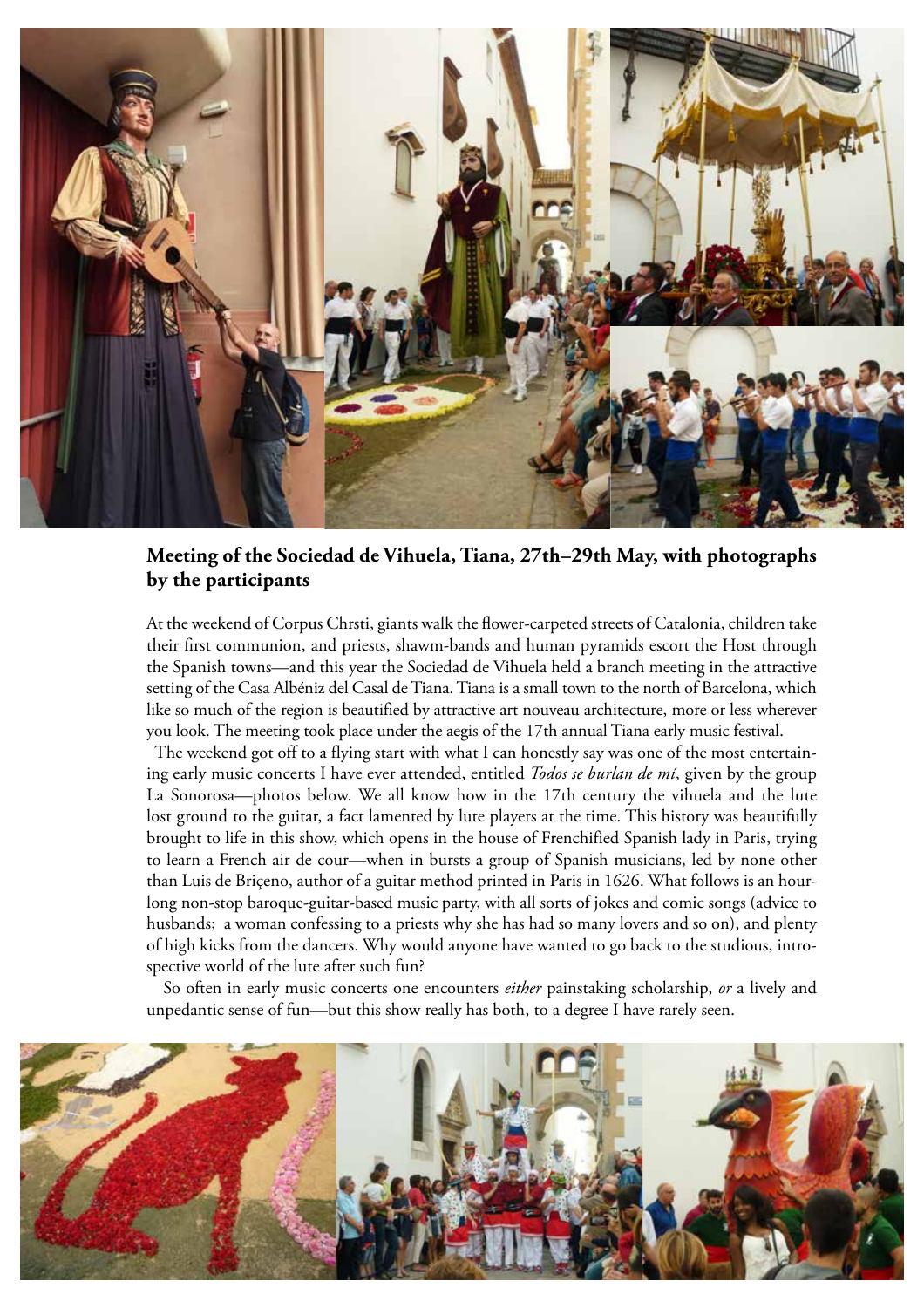

A paper delivered later in the weekend, by the group's main researcher Edwin Garcia Gonzalez, explained his painstaking attempts to reconstruct the songs from Briceno's Metodo. He is in the process of turning his thesis into a paper for a Spanish musicology journal, after which we hope for an English version. The example below shows how problematic Briceno's scores are: we have lyrics and cifras or chord notation, but the 'rhythmic' notation makes no sense and there is no melody. Edwin's interest was piqued at an early stage when he saw that a version of the song below actually survives as a children's song in Latin America.

OTRAS FOLIAS DIFERENTES Y BVENAS.

$$
B_0^{\circ} \xrightarrow{a} B_0^{\circ} \xrightarrow{b} B_1^{\circ} \xrightarrow{a} B_2^{\circ} \xrightarrow{a} B_2^{\circ} \xrightarrow{b} B_3^{\circ} \xrightarrow{c} B_4^{\circ}
$$
  
\n
$$
B_0^{\circ} \xrightarrow{b} B_1^{\circ} \xrightarrow{b} B_2^{\circ} \xrightarrow{c} B_3^{\circ}
$$
  
\n
$$
B_1^{\circ} \xrightarrow{b} B_1^{\circ} \xrightarrow{c} B_2^{\circ} \xrightarrow{d} B_3^{\circ}
$$
  
\n
$$
B_1^{\circ} \xrightarrow{b} B_1^{\circ} \xrightarrow{d} B_1^{\circ}
$$
  
\n
$$
B_2^{\circ} \xrightarrow{b} B_1^{\circ} \xrightarrow{d} B_2^{\circ}
$$
  
\n
$$
B_3^{\circ} \xrightarrow{b} B_1^{\circ} \xrightarrow{b} B_2^{\circ}
$$
  
\n
$$
B_3^{\circ} \xrightarrow{b} B_1^{\circ}
$$
  
\n
$$
B_2^{\circ} \xrightarrow{b} B_2^{\circ}
$$
  
\n
$$
B_3^{\circ} \xrightarrow{b} B_3^{\circ}
$$
  
\n
$$
B_4^{\circ} \xrightarrow{b} B_4^{\circ}
$$
  
\n
$$
B_5^{\circ} \xrightarrow{d} B_4^{\circ}
$$
  
\n
$$
B_5^{\circ} \xrightarrow{d} B_4^{\circ}
$$
  
\n
$$
B_5^{\circ} \xrightarrow{d} B_4^{\circ}
$$
  
\n
$$
B_5^{\circ} \xrightarrow{d} B_4^{\circ}
$$
  
\n
$$
B_5^{\circ} \xrightarrow{d} B_4^{\circ}
$$
  
\n
$$
B_5^{\circ} \xrightarrow{e} B_4^{\circ}
$$
  
\n
$$
B_5^{\circ} \xrightarrow{e} B_4^{\circ}
$$
  
\n
$$
B_5^{\circ} \xrightarrow{f} B_4^{\circ}
$$
  
\n
$$
B_5^{\circ} \xrightarrow{f} B_4^{\circ}
$$
  
\n
$$
B_5^{\circ} \xrightarrow{g} B
$$

Arrojome las mancanitas Por encima del mancanar Arrojomelas y arrojeselas T tornomelas arrojar. Si jamas duermen mis ojos Madre mia que haran Que como amor los defuela Pienso que se moriran.

Quien dixo muerte al amor Libre de pefares era Mejor dixera dolor Y mas natural le fuera Vna mora me enamora Por fer mora de naçion Mas no es mora pues que mora Dentro de mi coraçon.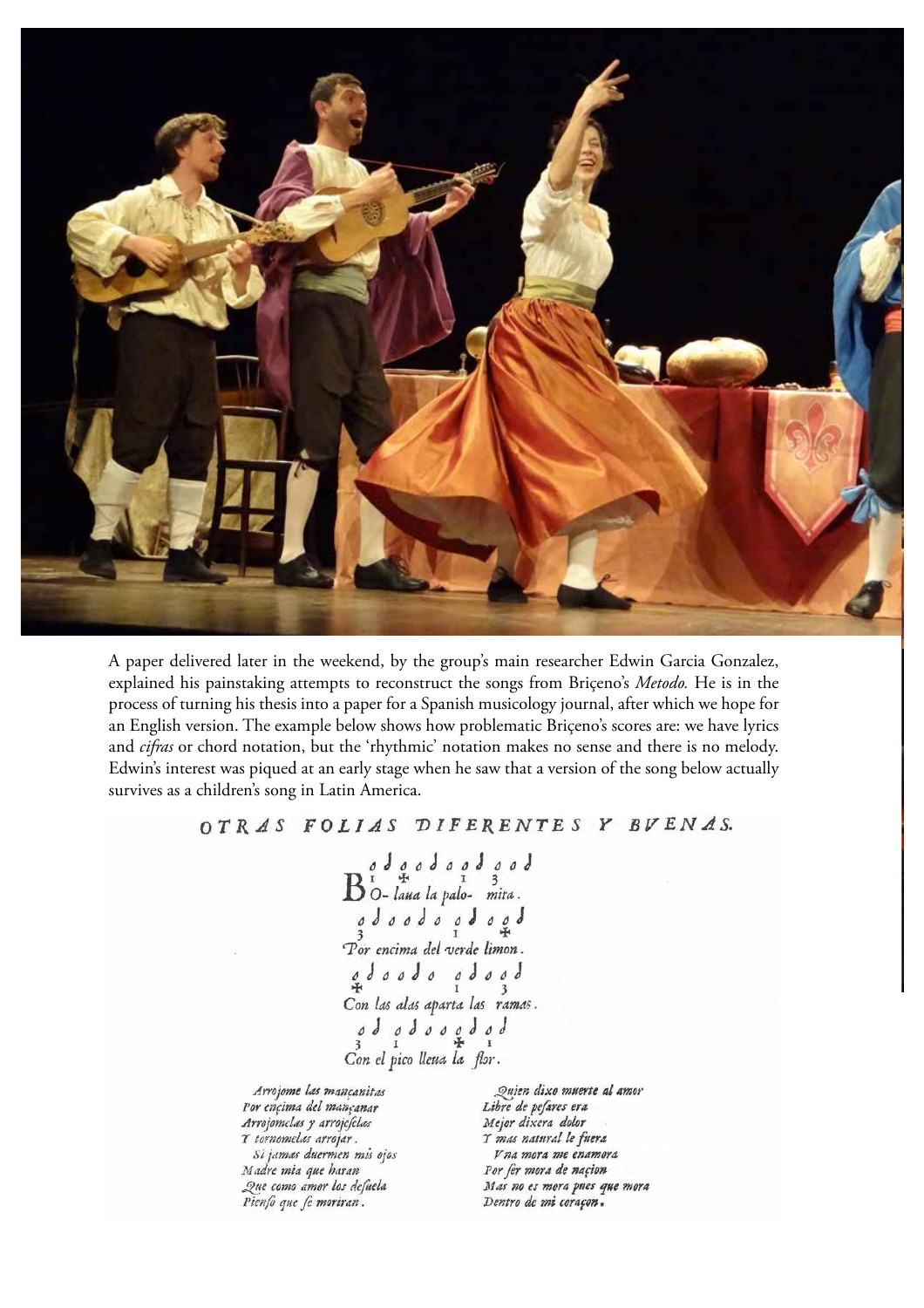